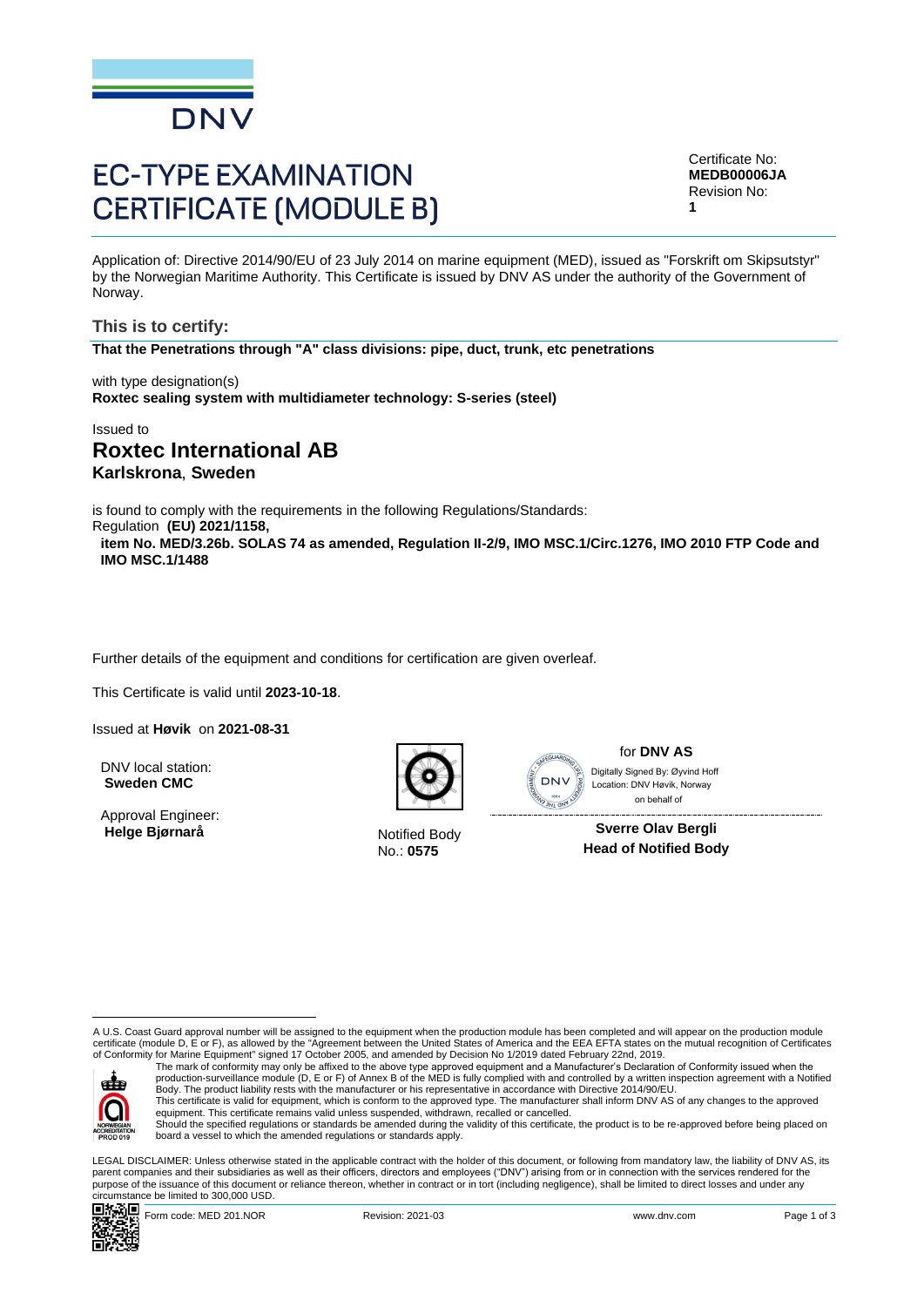

Revision No: **1**

Job Id: **344.1-000153-100** Certificate No: **MEDB00006JA**

#### **Product description**

"Roxtec sealing system with multidiameter technology: S-series (steel)"

consisting of Roxtec S-series steel frames (S, SO, SF, SFO, SFOHK, SR, SK, SRC r20, SRC r40 and SBTB) in sizes 1- 8 and combinations thereof, welded or bolted to a steel section. The S frame is filled with Roxtec (standard, Ex or EMC) halogen free RM modules. Assembled with Roxtec wedge kit (standard, Ex or EMC).

#### **Application/Limitation**

Approved for use as a single or multiple pipe penetration system in class A-60 steel divisions according to below tables. Other applications are subject to case-by case approval.

For A-0, A-15 and A-30 applications, the penetration shall be insulated as for A-60 and the division is to be fitted with A-60 insulation for a minimum distance of 200 mm around the penetration.

| Size    | Pipe<br>material          | Pipe<br>diameter<br>$(OD)$ [mm] | Min.<br>frame<br>length<br>[mm] | Frame<br>thickness<br>[mm] | Frame<br>position | Frame insulation<br>drawing no.    |
|---------|---------------------------|---------------------------------|---------------------------------|----------------------------|-------------------|------------------------------------|
| $1 - 8$ | <b>Steel</b>              | $6 - 53$                        | 60                              | 10                         | Any               | S1553237 Rev. A<br>S1502599 Rev. C |
| $1 - 8$ | Copper                    | $10 - 54$                       | 60                              | 10                         | Any               | S1553238 Rev. A<br>S1502599 Rev. C |
| $1 - 8$ | <b>Bundle</b><br>(Steel)  | $16 - 50$                       | 60                              | 10                         | Any               | S1553239 Rev. A<br>S1502599 Rev. C |
| $1 - 8$ | <b>Bundle</b><br>(Copper) | 20                              | 60                              | 10                         | Any               | S1553239 Rev. A<br>S1502599 Rev. C |

Table 1: Approved pipe penetration in A-60 steel bulkhead.

#### Table 2: Approved pipe penetration in A-60 steel deck.

| the contract of<br>Size | .<br>Pipe<br>material    | Pipe<br>diameter<br>$(OD)$ [mm] | Min.<br>frame<br>length<br>[mm] | Frame<br>thickness<br>[mm] | Frame<br>position | Frame insulation<br>drawing no.    |
|-------------------------|--------------------------|---------------------------------|---------------------------------|----------------------------|-------------------|------------------------------------|
| $1 - 8$                 | Steel                    | $6 - 50$                        | 60                              | 10                         | Any               | S1553237 Rev. A<br>S1502062 Rev. B |
| $1 - 8$                 | Copper                   | $10 - 54$                       | 60                              | 10                         | Any               | S1553238 Rev. A<br>S1502062 Rev. B |
| $1 - 8$                 | <b>Bundle</b><br>(Steel) | $16 - 52$                       | 60                              | 10                         | Any               | S1553239 Rev. A<br>S1502062 Rev. B |
| $1 - 8$                 | <b>Bundle</b><br>(CuNi)  | 20                              | 60                              | 10                         | Any               | S1553239 Rev. A<br>S1502062 Rev. B |

The insulation material used has to be approved according to the Marine Equipment Directive and bear the Mark of **Conformity** 

Each product is to be supplied with its manual for installation and use.

#### **Type Examination documentation**

Test Report No. P602999 dated 23 January 2007 from SP, Borås, Sweden. Test Report No. P603000 dated 23 January 2007 from SP, Borås, Sweden. Test Report No. RS-17/B-395/E dated 30 October 2017 from CTO, Gdansk, Poland. Test Report No. RS-18/B-485/E dated 10 December 2018 from CTO, Gdansk, Poland.

Drawing No. S1553237 Rev. A dated 6 March 2020 from maker. Drawing No. S1553238 Rev. A dated 6 March 2020 from maker. Drawing No. S1553239 Rev. A dated 6 March 2020 from maker. Drawing No. S1502599 Rev. C dated 10 March 2020 from maker. Drawing No. S1502062 Rev. B dated 10 March 2020 from maker.

#### **Tests carried out**

Tested according to IMO FTPC Part 3 and in compliance with IMO 2010 FTP Code Ch. 8, and in accordance with IMO 2010 FTP Code part 3.

#### **Marking of product**

The product or packing is to be marked with name and address of manufacturer, type designation, fire-technical rating, MED Mark of Conformity and/or USCG approval number if applicable (see first page).